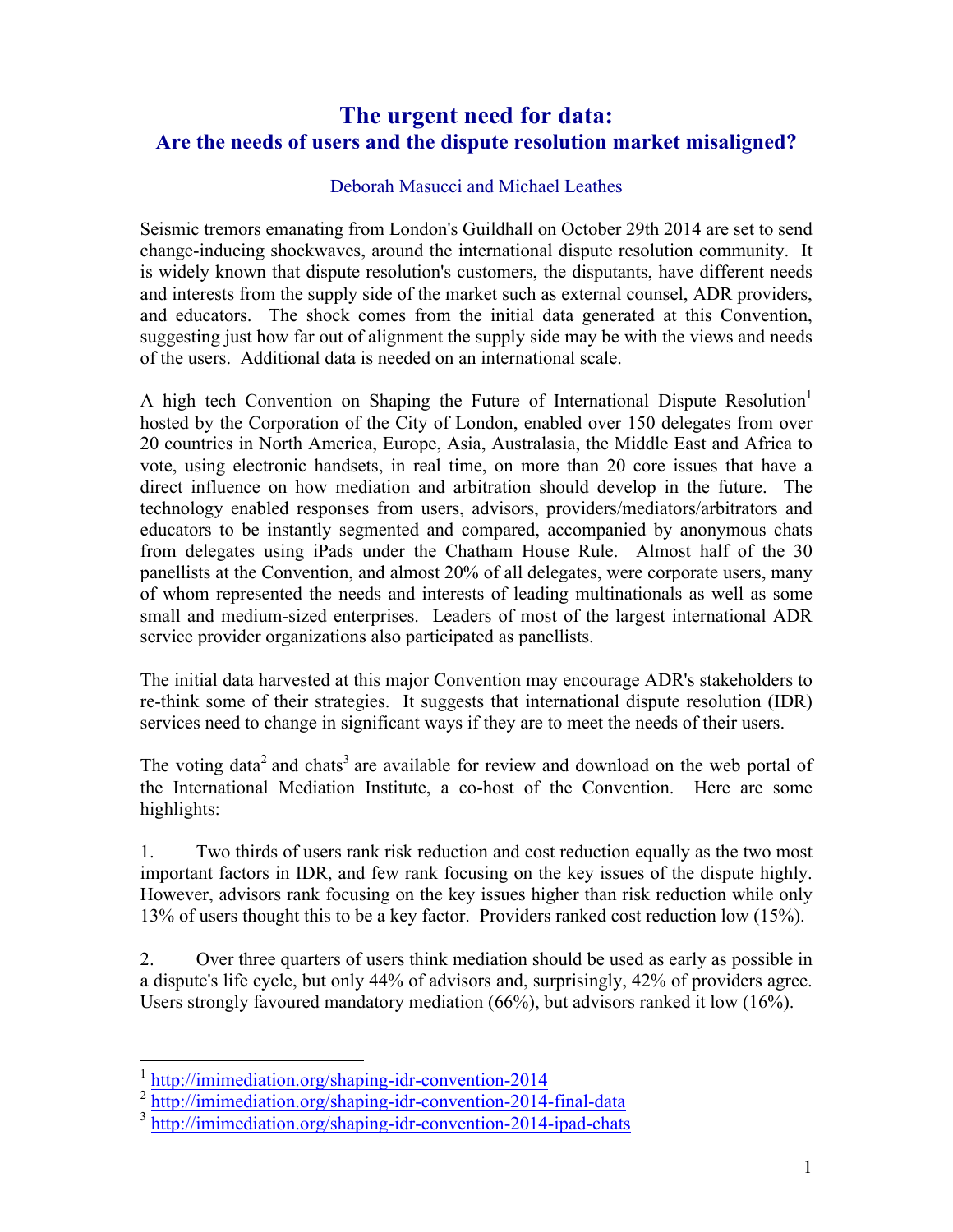3. Two thirds of users and providers value contractual dispute resolution clauses that require mediation to precede litigation and arbitration. Only 16% of advisors agree. Advisors were unique in selecting litigation as the preferred method of resolving disputes.

4. Almost 80% of users desire arbitration institutions and tribunals to explore, in a first meeting, what other forms of dispute resolution may be appropriate to resolve a given case. But only half the advisors and less than half of the providers think the same.

5. Over half of the users, but only a quarter of advisors, think that in cases over a certain value, courts and tribunals should automatically initiate a mediation process from which the parties can opt out. Providers seemed evenly split on this issue, with a slight preference favouring opt-outs as well. Three quarters of educators favour this.

6. Almost all users (92%) wish that mediators, conciliators and arbitrators should be certified and held accountable to transparent standards of conduct set and applied by professional bodies. However, only a third of advisors felt the same way. Half of all advisors actually voted against certification, in direct contradiction to the views of users.

7. 85% of users, but only 47% of advisors see the need for an UNCITRAL convention on the recognition and enforcement of mediated settlements (i.e. a mediation equivalent of the New York Convention on the recognition and enforcement of arbitral awards). No users, but over a quarter of advisors, voted against such a convention.

8. Over two thirds of users, but less than a third of their advisors, desire cooling-off periods in arbitration proceedings to make a good faith attempt to settle using a mediator.

9. Most users, but only half of advisors, think an international platform should be created that enables users to express their international dispute resolution needs clearly.

10. Almost three quarters of users, but only 38% of advisors and 54% of providers, believe that mediators should be used in deal-making - i.e. the negotiation of international contracts even where no dispute has arisen.

These stark differences need to be validated by further empirical studies, but the data does raise many fundamental questions. Providers, users and advisors all faulted inhouse counsel for not taking a more central role and stronger interest in getting together to express their needs to providers and responders. Surprisingly, 56% of voters attributed the ineffective use of ADR as being due to in-house lawyers and senior management not communicating their needs, and only 19% of voters attributed this to external lawyers. Even more surprisingly, 60% of users attributed this reluctance to apparent lack of skills and interest in ADR by in-house lawyers. Providers also confirmed that when changing their rules or offering new products or services, they tend to be influenced by feedback from advisors, rather than users. This data clearly suggests that users need to express themselves, and take a greater interest in ADR. When there is commitment to ADR within a corporation, sophisticated in-house counsel partner with the businesses to determine the "appropriate" dispute resolution tool to use, and the timing for its use that is invariably earlier rather than later. Managing risk as well as costs is an important goal. The focus is placed on retaining, growing, and strengthening business relationships.